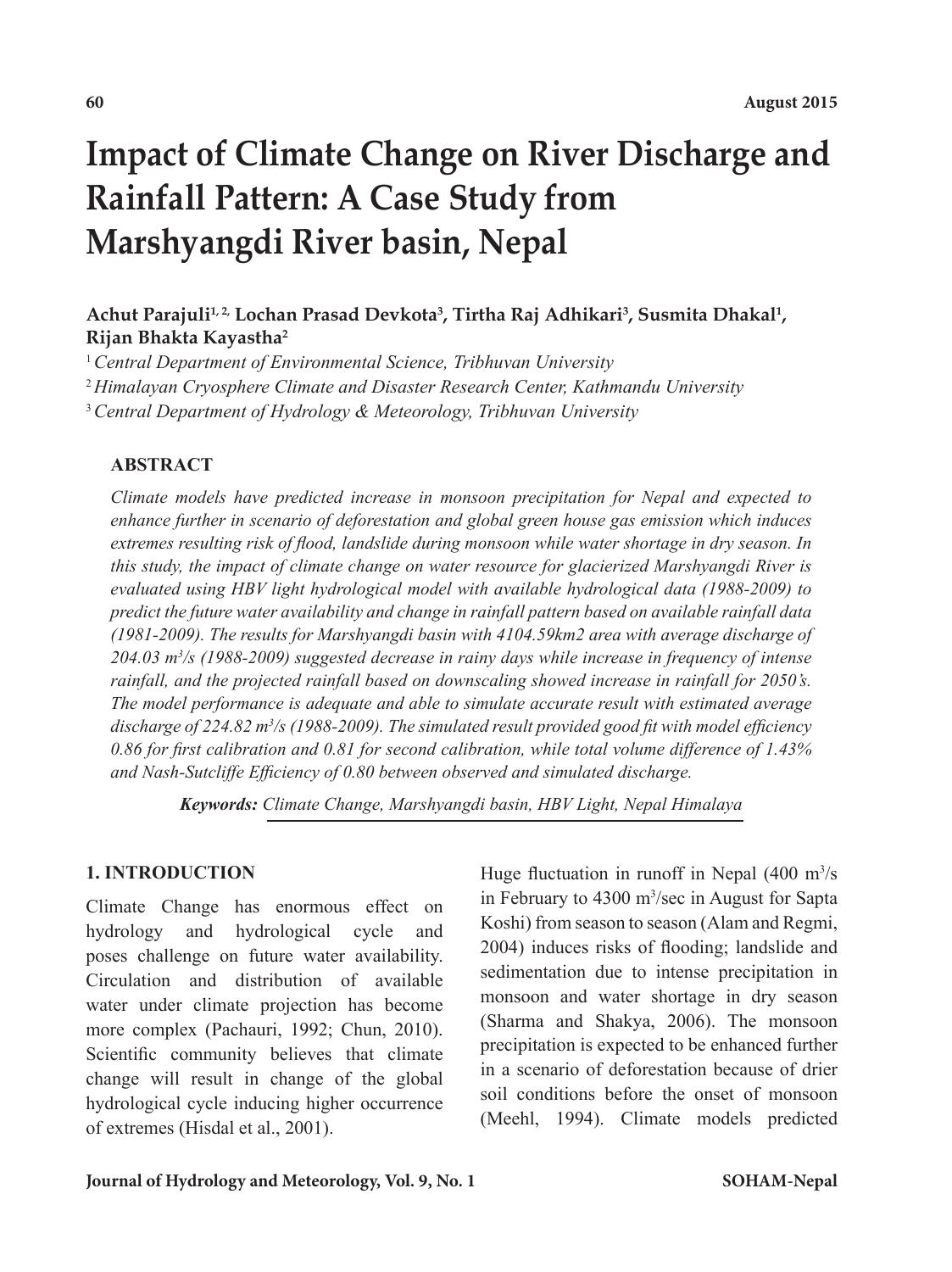increase in precipitation over Nepal though long-term precipitation record is unavailable (Shrestha et al., 2011). Kumar et al. (2006) suggested decrease in monsoon in northern part while increase in southern part with average 3.5ºC- 4ºC based on regional climate model PRECIS (HadRM3). Different studies carried out in Himalaya suggested the increase in precipitation with changing climate (Kripalani et al., 1996; Sharma et al., 2000; Shrestha et al., 2000). The regional hydrology is extremely sensitive to small changes and may lead disorder in whole hydrological equilibrium (Alam, 2011) in light of changing rainfall pattern predicted by different climatic models (Akthar et al., 2008).

Glacier melt-water plays important role in water resources of Nepal as these resources are utilized in various purposes such as hydropower production, irrigation and water supply. The snow and glacier dominated stream contributes as reservoir which stores the water and release them as discharge, and significantly affecting the hydrological characteristics of the stream. (Jansson et al., 2003). Global rise in temperature hugely influence glacerized catchment due to acceleration in melt (Akthar et. al., 2008; Mingjie et. al., 2013) as a result the Himalayan region presents a huge threat for future water availability (Akthar et al., 2008; Immerzeel et al., 2010; Bolch et. al., 2012). Different glaciological studies have revealed the rapid mass loss in Himalayan glacier (Yamada et al., 1992; Fujita et al., 1998). The widespread glacial retreat in Nepal can have two direct consequences: 1) changes in the hydrological regime and 2) glacial lake outburst floods (MoEST, 2010).

The runoff generated from the glacierized stream can be estimated if sufficient data is available (Hagg et. al., 2008) but the remoteness, irregular monitoring and less data availability create substantial difficulties in accurate estimation of melt water discharge (Kayastha et al., 2000) especially in Himalaya. In places where data availability is the major issue the use of modelling approach serves best (Sivapalan et al., 2003). Meteorological and hydrological data derived from global and regional climate models are possibility for use in modeling extreme hydrological situations both in temporal and spatial scale (Grotch and MacCracken, 1991;Horton et al., 2006) but these processes have dynamic and complex structure therefore should be modeled as linear or nonlinear is still a doubt (Modarres and Quarda, 2013).

The reliability of hydrological catchment models is highly dependent on the calibration procedure, which is normally the search for one optimal parameter set (Jakeman and Hornberger, 1993) that governs the validation of the hydrological model. The parameter uncertainty may arise from different aspects of the modeling (Sibert, 1997), since selection of different parameters in cloud can provide good fits (Duan et al., 1992) but errors in both model structure and measured data with choice of optimal parameter itself is not reasonable (Beven and Binley, 1992).

This paper aims to investigate the impact of changing climate from 1988 to 2009 based on available meteorological data and predict the future impact on water resources i.e. 2050's using the HBV light hydrological model, Statistical Downscaling Model (SDSM) and Department of Hydrology and Meteorology (DHM data portal) for glacierized Marshyangdi basin.

#### **1.1 Study Area**

Marshyangdi River basin lies in the western part of Nepal that covers four district of Nepal viz. Manang, Lamjung, Gorkha and Tanahau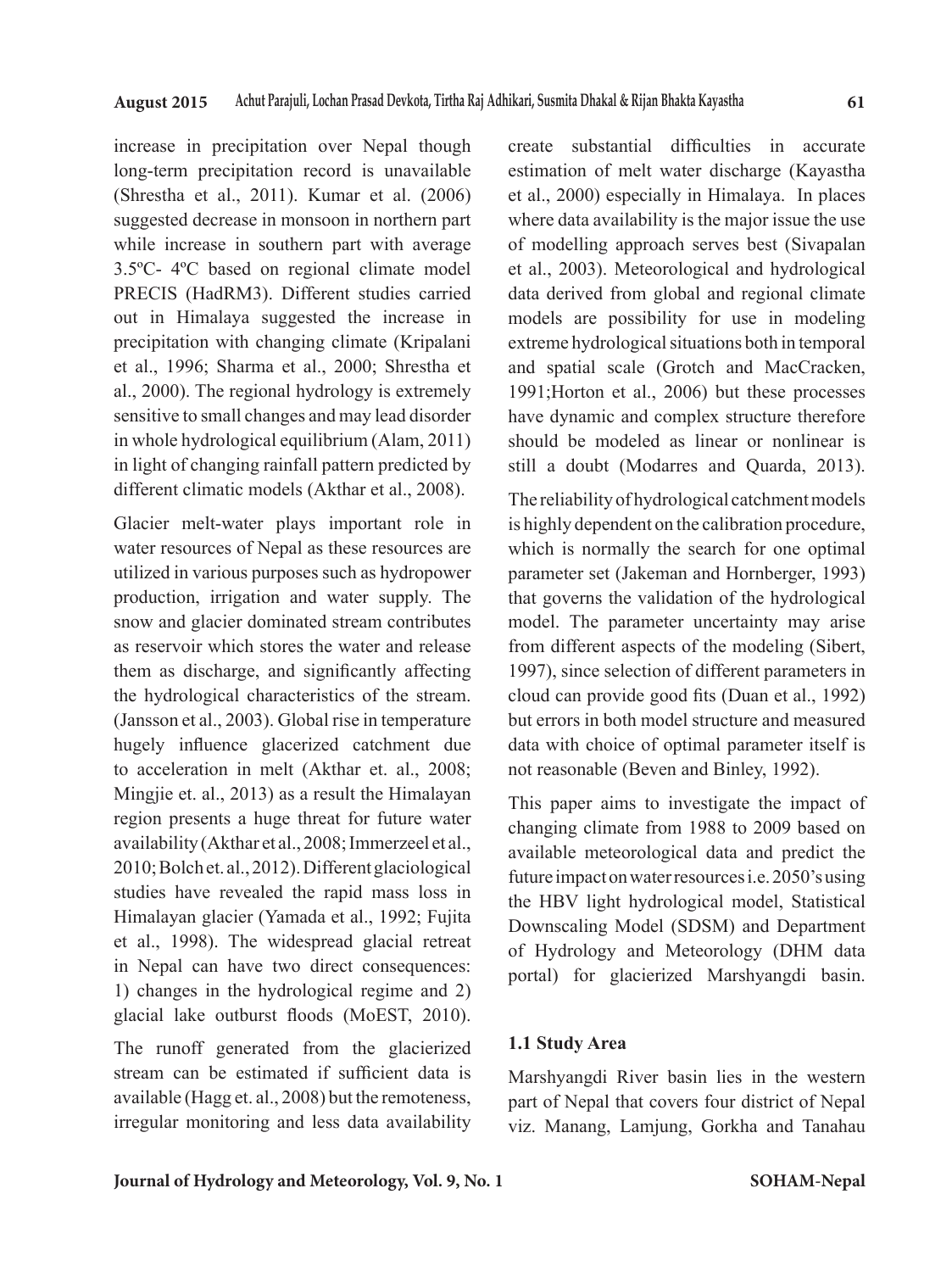

**Figure 1: Study area including the hydro-meteorological station.** 308 Figure 1: Study area including the hydro-meteorological station.

and drains through the northern slope of the Annapurna Mountain (Figure 1). Marshyangdi River covers basin area of 4104.59km2 and the elevation ranges from (318- 8124 m.a.s.l.) with most of the area between (4000-6000 m.a.s.l.) relief energy of t

as shown in Figure (2). The climate of this area ranges from cold high alpine type to hot and humid tropical type. The mean slope of this basin is 29.42°, which reflects the high potential relief energy of the catchment. Glacier area in



**Figure 2: Hypsographic elevation of study area.**

**Journal of Hydrology and Meteorology, Vol. 9, No. 1 SOHAM-Nepal**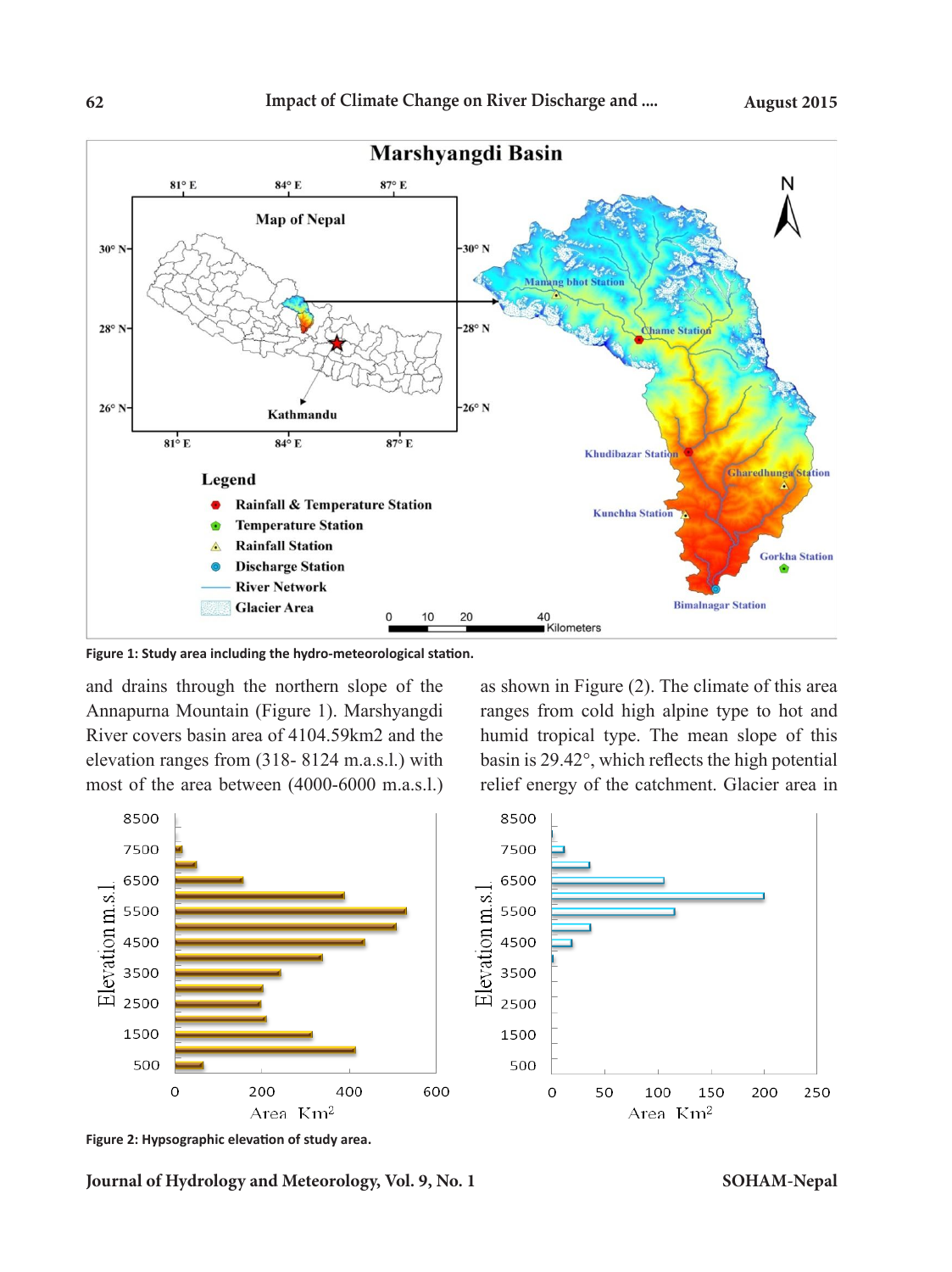this basin covers area of 508km2 which ranges from (3669-7582 m.a.s.l.) within which most of the area lies from (5500-6500 m.a.s.l.) Figure (2) that demonstrate the study area.

#### **2. MODEL USED AND METHOD APPLIED**

HBV Light corresponds HBV-6 described by Bergström (1992) is a conceptual model which uses daily temperature, rainfall, potential evaporation to simulate daily discharge (Seibert and Beven, 2009). The available temperature and rainfall data (1988-2009) form Department of Hydrology and Meteorology (DHM) are the calibration data containing numerous missing information and created difficulty in running the hydrological model. Statistical Downscaling

Model (SDSM 4.2) developed by Wilby and Dawson (2007) using GCM predictor for filling up the missing temperature and rainfall data in order to run the hydrological model. The mean monthly potential evaporation obtained by modified Hargreaves method (Sperna Weiland et al., 2012) after the missing meteorological data if filled. Use of downscaling approach to predict the temperature and precipitation for future 2050's and prepare necessary input to predict the future water availability is carried out. Catchment information is extracted from ASTER Digital Elevation Model (DEM), which is processed by ArcGIS 9.3 for extracting aspect and elevation (Figure 3) and combining aspect and elevation.



**Figure 3: Different method used in processing of Marshyangdi basin data using ArcGIS a) DEM of basin b) Aspect map of**  Figure 3: Different method used in processing of Marshyangdi basin data using ArcGIS a) DEM of basin b) Aspect map of<br>basin c) Elevation map of basin d) DEM masked from glacier outline e) Aspect derived from masked DEM of **f) Elevation map from masked DEM of glacier.**  $\frac{3}{2}$  of basin b) Aspect map of basin dispersion map of  $B$  as in dispersion map of  $B$ 

**Journal of Hydrology and Meteorology, Vol. 9, No. 1**  $3314$  equality derived from matter of  $\frac{314}{21}$  erg s  $\frac{314}{21}$  erg s  $\frac{314}{21}$  erg s  $\frac{314}{21}$  erg s  $\frac{314}{21}$  erg s  $\frac{314}{21}$  erg s  $\frac{314}{21}$  erg s  $\frac{314}{21}$  erg s  $\frac{314}{21}$  erg s  $\frac{314}{21}$ 

**SOHAM-Nepal**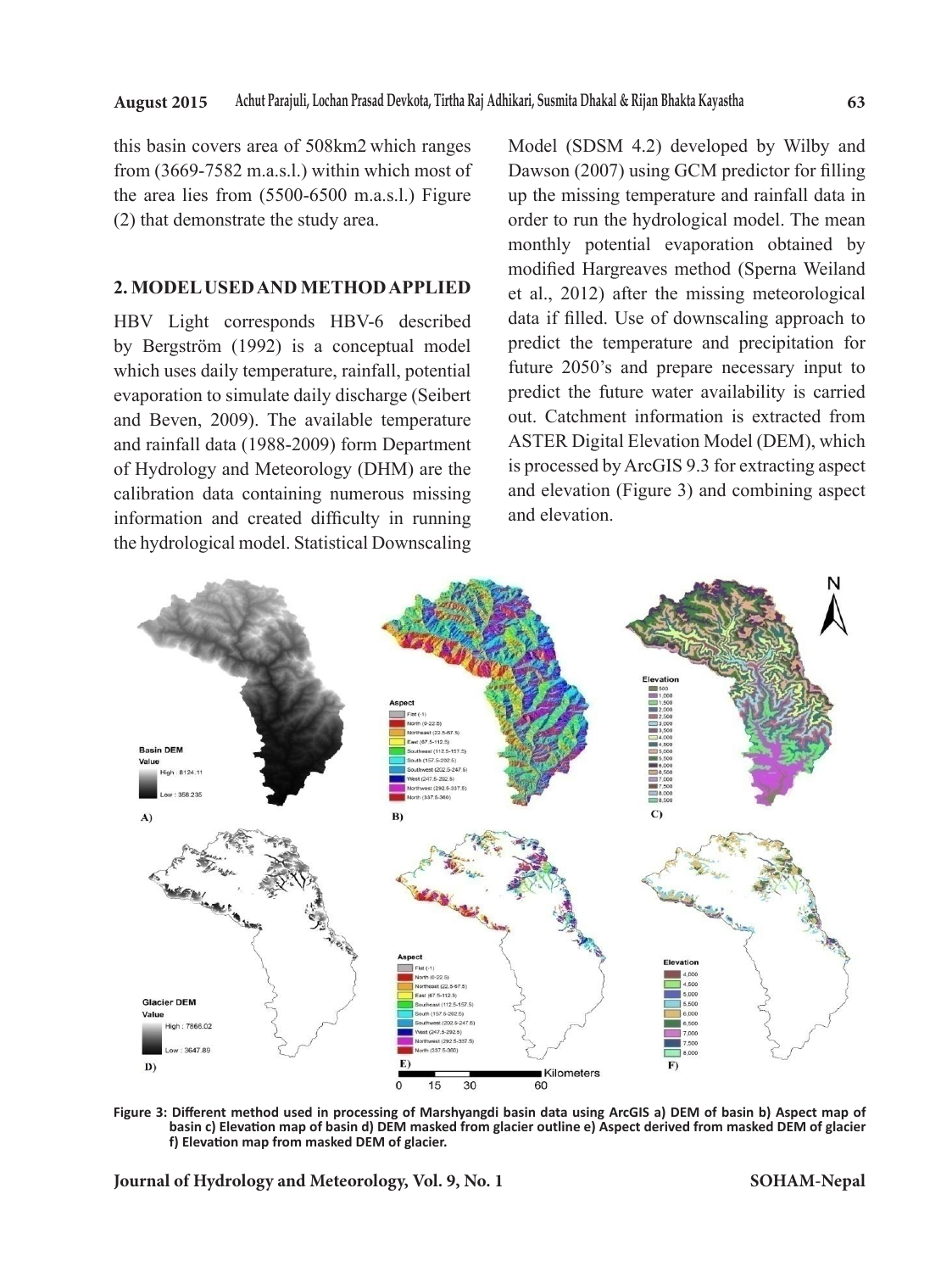Glacier data is provided by ICIMOD which is masked with ASTER DEM and similar procedure is adopted for combining aspect and elevation (Figure 3). Seventeen elevation zones are generated from the available data by the reclassification process. Finally combined aspect-elevation map is divided into three parts viz. North, South and East/West.

The data available from DHM data portal is also used for impact on rainfall in future. Calibration of the model is carried by using GAP optimization tool (Genetic Algorithm and Powell), the genetic algorithm starts with one or more populations of 50 randomly generated parameter sets that are located within the given ranges. These sets are being evaluated by running the model and thus the goodness of fit of each set is determined by the value of the employed objective function. Parameter sets with a good value are given a higher probability to generate new sets than those sets that gave poorer results (Seibert, 2000). Different parameters used in calibration of model are stated below.

Where,  $TT$  is the threshold temperature  $(°C)$ , CFMAX is the degree day factor (mm  $^{\circ}$  C <sup>-1</sup> d<sup>-1</sup>), SFCF is the snow fall correction factor, CFR is the refreezing coefficient, CWH is the water holding capacity, FC is the field capacity (mm), LP is the threshold for reduction of evaporation, BETA is the shape coefficient,  $K_0$ ,  $K_1$  and  $K_2$ are recession coefficient for upper zone, middle zone and lower zone  $(d<sup>-1</sup>)$  respectively, PERC is the percolation from upper to lower zone (mm  $d^{-1}$ ), UZL is the upper zone threshold (mm), MAXBAS is the triangular weighting function (d), CET is the other routing function (d), PCALT is the precipitation gradient  $(\% 100)$  $m^{-1}$ ), TCALT is temperature gradient (<sup>O</sup>C 100 m -1), PELEV is mean elevation of precipitation station (m) and TELEV is the mean elevation of temperature station (m).

Two calibration and two validation period is taken in the study due to missing discharge data. The first calibration period is taken from year 1988-1994 while first validation period from 1995-2001 while the second calibration period started from 2002 -2005 with validation period from 2006-2009.

In order to make agreement between observed discharge and simulated discharge (Nash and Sutcliffe, 1970) method was applied and to give more weight on low flow Nash-Sutcliffe efficiency based on the logarithm of observed and simulated discharge was used as described by (Seibert, 2005). Also the volume error (VE) and the coefficient of determinant are used to test the goodness of fit.



**Figure 4: Annual average temperature within study area a) Annual average temperature of Khudibazar station b) Annual average temperature for Gorkha station c) Annual average tempeature for Chame station d) All station average annual temperature.** 

**Journal of Hydrology and Meteorology, Vol. 9, No. 1 SOHAM-Nepal**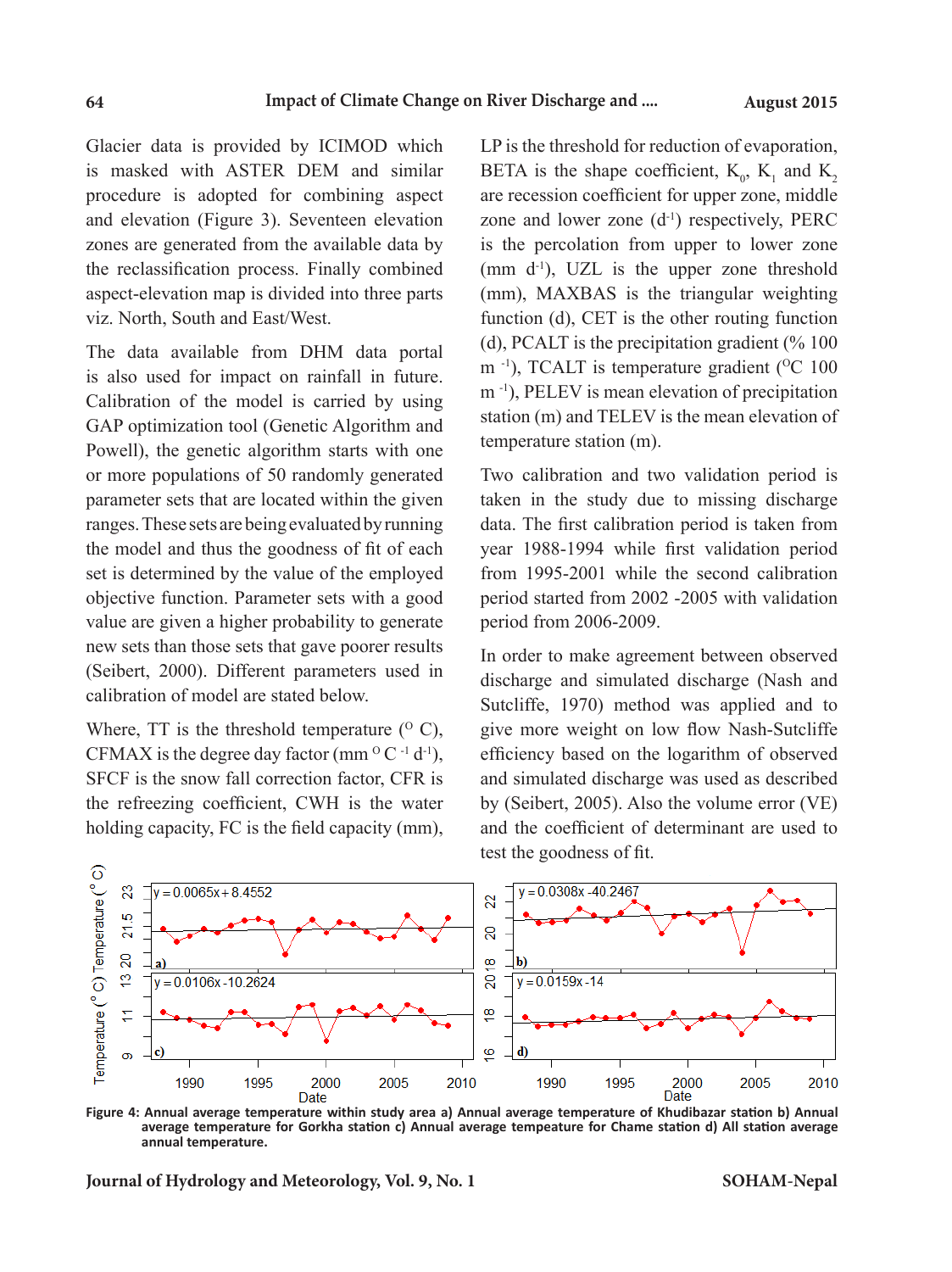#### **3. RESULT AND DISCUSSION**

The linear temperature trend (1988-2009) suggested the increase in temperature within Marshyangdi basin. Overall all the available station within study basin suggested slight increase  $(0.0159 \, \mathrm{^{\circ}C/year})$  in temperature (Figure 4).

Although, it will be too soon to say there is climate change but linear trend suggested slight increase in temperature over study area. Among the three stations within the station highest increase is observed in Gorkha station while lowest in Khudibazar station.

There are five rainfall stations available within study having different type of climate, within which the station located at Manang district i.e. Chame and Manang Bhot station which receives significantly less rainfall compared to station located at Lamjung station i.e. Khudibazar, Kunchha station and Gharedhunga station (Figure 5). Although the projection of the climatic model suggested the increase in



**Figure 5: Annual total rainfall within the Marshyangdi basin.**

**Journal of Hydrology and Meteorology, Vol. 9, No. 1**

**SOHAM-Nepal**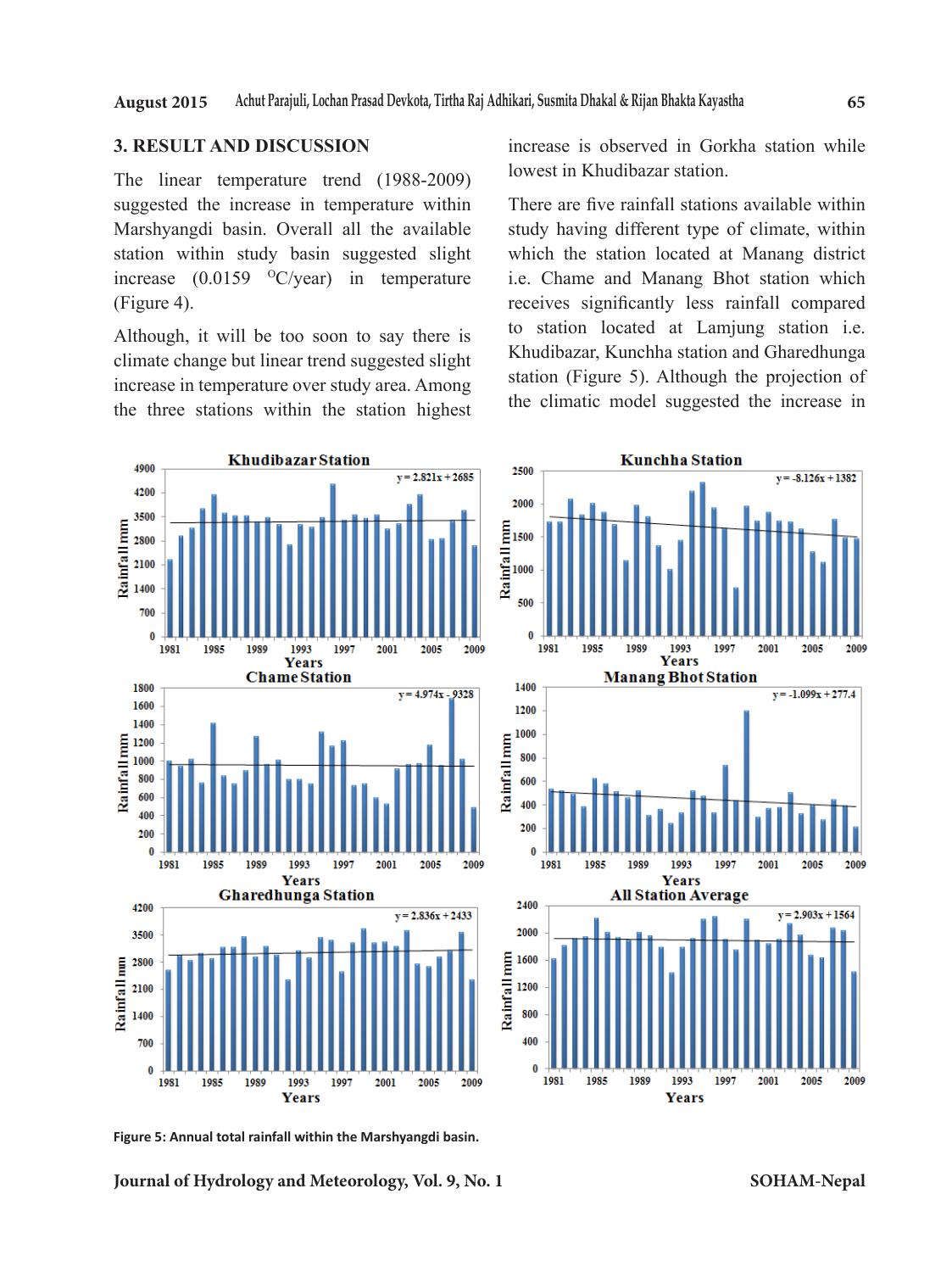

**Figure 6: Number of rainy days within four consecutive years and Number of days with intense rainfall.** 

rainfall within Nepal but the linear trend (1981- 2009) suggests the slight increase in rainfall for all station average rainfall (2.9 mm/year).

The rainfall pattern is different in all five stations within the study area. In some stations there is increasing linear trend while in some there is decline in rainfall amount. The rainfall is the dominant source for water discharge in the basin and fluctuation in rainfall creates the fluctuation in river discharge. In order to investigate change in rainfall pattern within study total number of rainy days analysis is carried out. The result suggested the decrease in number of rainy days for all station available. The 70mm threshold rainfall is considered for three station i.e. Khudibazar station, Kunchha station and Gharedhunga station while 15mm threshold for two station i.e. Manang Bhot station and Chame station. Rainfall threshold of 15mm is taken for Chame and Manang Bhot station as they fall under rain shadow region of Nepal.

The result suggested the increase in frequency of intense rainfall (1.67 days/year) while decrease in the number of days with rain (-16.79 days/ year) for all station average. In all the station the number of days with rain is shortening while the frequency of intense rainfall is inclining except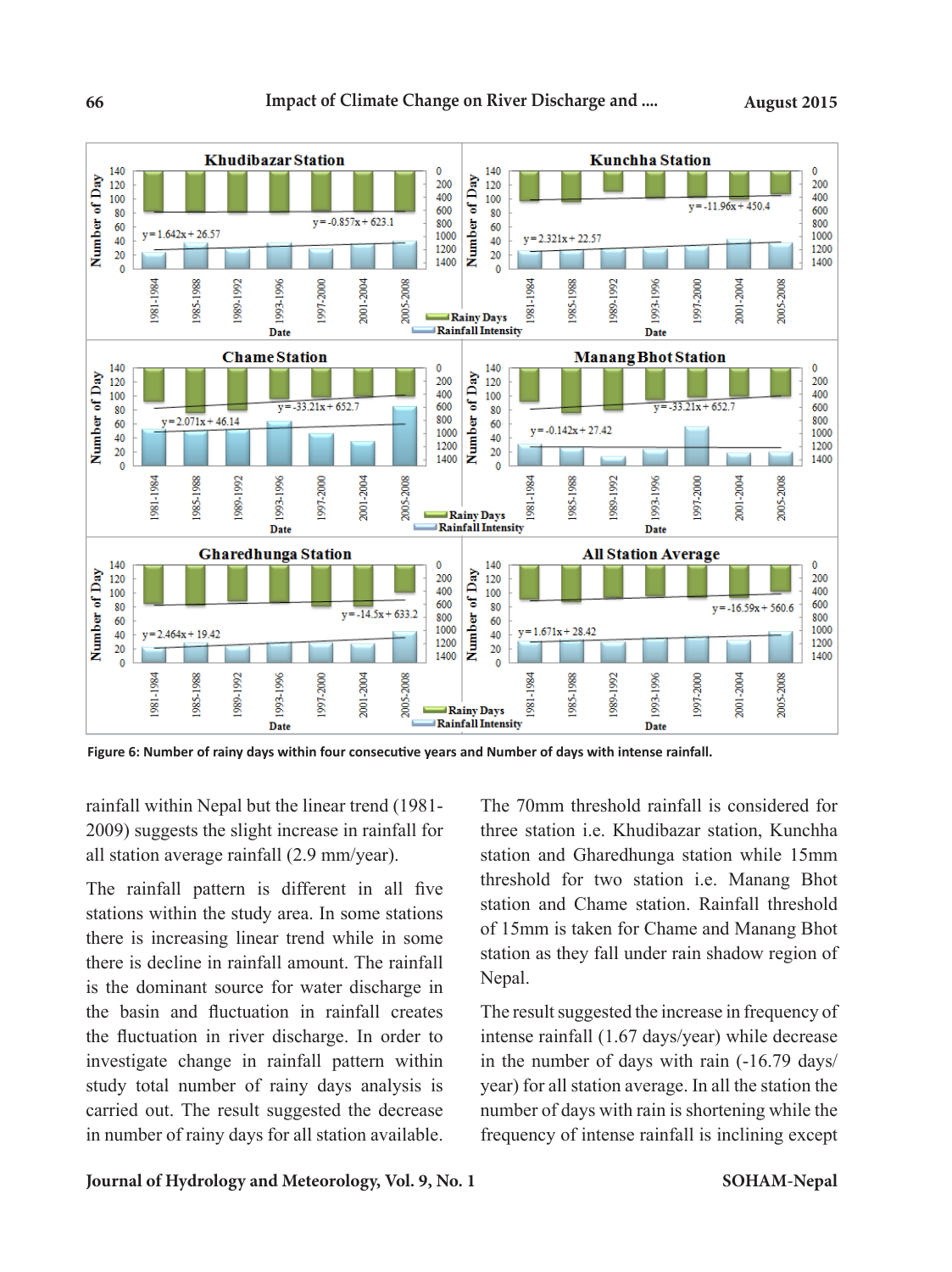

**Figure 7: Time series of observed and simulated discharge using hydrological model for Marshyangdi River basin.** 

|                              | <b>First Calibration</b> |                   | <b>Second Calibration</b> |              |
|------------------------------|--------------------------|-------------------|---------------------------|--------------|
|                              | <b>Vegetation</b>        | <b>Vegetation</b> | <b>Vegetation</b>         | Vegetation   |
| <b>Parameters</b>            | Zone 1                   | Zone 2            | Zone 1                    | Zone 2       |
| <b>Snow Routine</b>          |                          |                   |                           |              |
| TT                           | 2.5                      | 2.5               | 2.5                       | 2.5          |
| <b>CFMAX</b>                 | $\overline{2}$           | 8                 | $\overline{2}$            | 7.5          |
| <b>SFCF</b>                  | 0.001                    | 0.001             | 0.001                     | 0.001        |
| CFR                          | 0.05                     | 0.05              | 0.05                      | 0.05         |
| <b>CWH</b>                   | 0.019                    | 0.02              | 0.019                     | 0.02         |
| CFGlacier                    | $\mathbf{0}$             | $\mathbf{1}$      | $\mathbf{0}$              | $\mathbf{1}$ |
| CFSlope                      | 0.89                     | 0.89              | 0.89                      | 0.89         |
| <b>Soil Moisture Routine</b> |                          |                   |                           |              |
| FC                           | 440                      | 400               | 440                       | 400          |
| LP                           | 0.54                     | 0.54              | 0.54                      | 0.54         |
| <b>BETA</b>                  | 0.6                      | 0.7               | 0.6                       | 0.7          |
| <b>Response Routine</b>      |                          |                   |                           |              |
| PERC                         | 3.5                      |                   | 3.5                       |              |
| <b>UZL</b>                   | 6                        |                   | 3                         |              |
| K0                           | 0.088                    |                   | 0.096                     |              |
| K1                           | 0.049                    |                   | 0.072                     |              |
| K <sub>2</sub>               | 0.008                    |                   | 0.009                     |              |
| <b>Routing Routine</b>       |                          |                   |                           |              |
| <b>MAXBAS</b>                | 1                        |                   | 1                         |              |
| <b>Other Routine</b>         |                          |                   |                           |              |
| Cet                          | 0.69                     |                   | 0.036                     |              |
| <b>Catchment Parameter</b>   |                          |                   |                           |              |
| <b>PCALT</b>                 | 6                        |                   | 6                         |              |
| <b>TCALT</b>                 | 0.6                      |                   | 0.6                       |              |
| PELEV                        | 1779.6                   |                   | 1779.6                    |              |
| <b>TELEV</b>                 | 1780                     |                   | 1780                      |              |

**Table 1: Parameters used in calibration of HBV model**

**Journal of Hydrology and Meteorology, Vol. 9, No. 1**

**SOHAM-Nepal**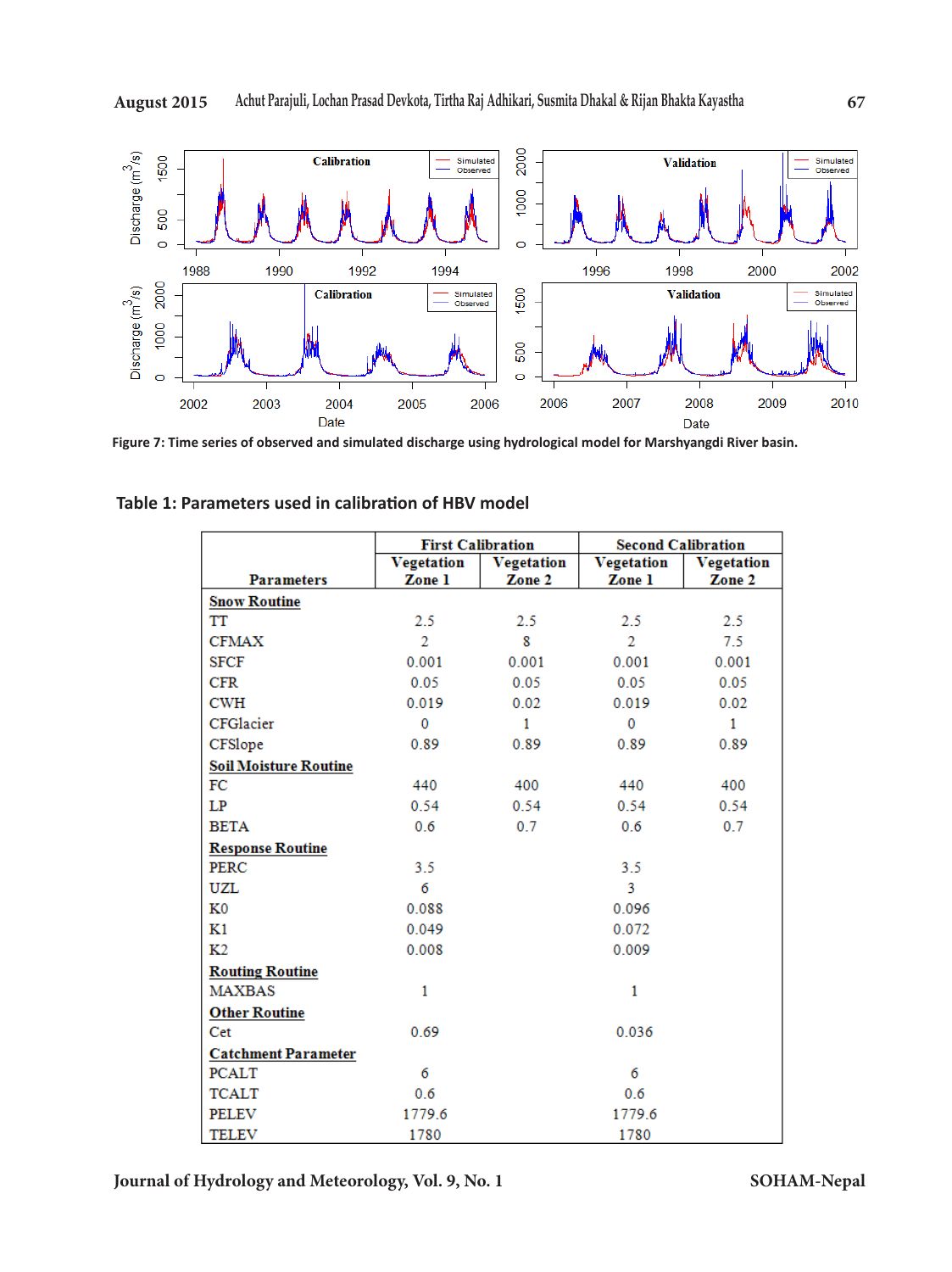| <b>Efficiency</b>          | <b>First Calibration</b> | <b>Second Calibration</b> |
|----------------------------|--------------------------|---------------------------|
| $\mathbb{R}^2$             | 0.8795                   | 0.8158                    |
| <b>Efficiency of Model</b> | 0.8604                   | 0.8061                    |
| Efficiency using $ln(Q)$   | 0.8746                   | 0.9086                    |
| Mean Difference (mm/year)  | $-2.5$                   | 12                        |
| <b>Efficiency Seasonal</b> | 0.8604                   | 0.8061                    |
| <b>Efficiency Weighted</b> | 0.8802                   | 0.76                      |
| Peak Goodness              | $-0.3524$                | 0.101                     |

**Table 2: Efficiency of Model using HBV hydrological model for Marshyangdi basin (1988-2009)**

for the Manang Bhot station i.e. -0.142 days/ year decrease in frequency of intense rainfall and decrease by -33.21 days/year in number of rainy days as the analysis suggested the decline in rainfall amount there. The frequency of the intense rainfall affects the river discharge and also can induce extreme events like flood and landslide hazard and future projection suggested the increase in precipitation which clearly state the future impact on basin due to changing climate.

There is very little bias between the observed and simulated discharge for most of the time except for some sharp peaks as well as some low flow event. Overall, the model simulated good result and able to capture peaks and low flow. The efficiency Table (2) clearly interprets ability of model to simulate hydrological characteristic within basin.

The simulated discharge generated excellent result for Marshyangdi basin with efficiency more than 0.80 for different efficiency tests. The coefficient of determinant  $R^2$  value (0.88 for fist calibration and 0.82 for second calibration) and very low value of peak goodness represent the ability of model to simulate the seasonal changes in the river discharge.

In order to test the goodness of fit the Nash-Sutcliffe Efficiency (NSE) and the volume difference (VD) (Figure 8) between the observed and simulated discharge is carried out. The 0.80 NSE and the total volume difference of 1.43% suggest the simulated discharge fits with the observed discharge and future prediction based on the calibrated parameters can be used.



**observed discharge.**

In order to examine the rainwater contribution to river statistical analysis i.e. correlation coefficient analysis is carried out between average rainfall and average river discharge of the Marshyangdi basin from year 1988 to 2009 by using Pearson's coefficient and is calculated as 0.6912 which was statistically significant at  $N=22$ ,  $p=0.01$  as shown in Figure (11).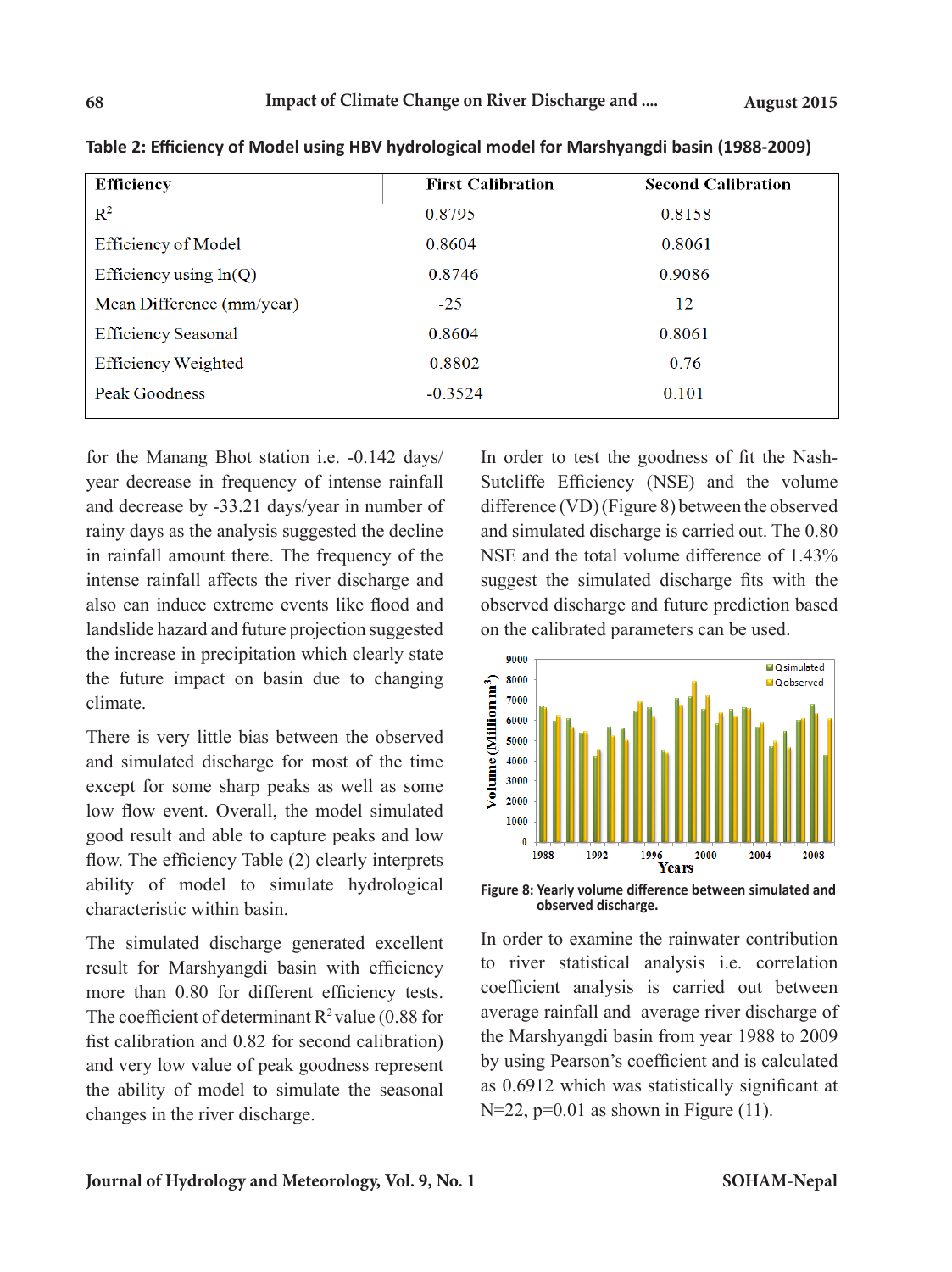

Around 70% of the total water discharge flowing through Marshyangdi is depended on the rainfall which suggested that change in rainfall pattern have definite effect on stream flow. The future rainfall data i.e. 2030-2050 based on DHM data portal using the A1B scenario suggested the increase in precipitation within study area. The statistical downscaled product as well as the DHM portal dataset predicted incline in rainfall (Figure 10).

Although there is certain level of uncertainty in the model simulated product, the future rainfall



predicted by these model suggests increasing rainfall pattern over study area. Even, the present data from 1988-2009 suggest the increase in frequency of intense rain while decrease in number of rainy days. The increasing rainfall would definitely have adverse impact in future water discharge from Marshyangdi basin as rainfall dependency on river discharge for this basin is very high.

The hydrological model simulated the future discharge which derive more or less similar discharge from 2010-2050. Since, there is huge



**Figure 10: Rainfall projection using different downscaling methods.** 

**Journal of Hydrology and Meteorology, Vol. 9, No. 1**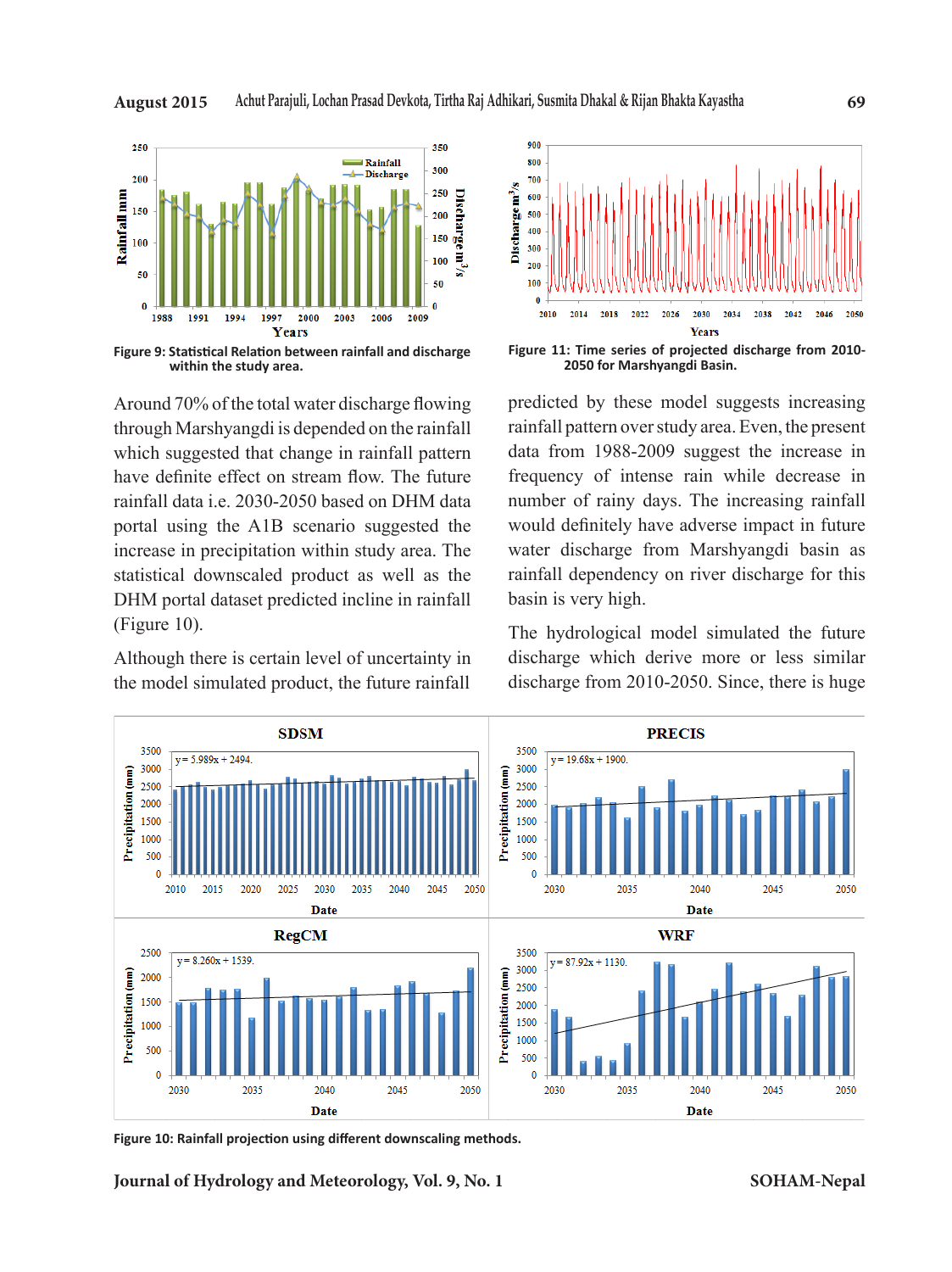dependency of discharge with rainfall in this basin thus slight change is observed in this basin. Marshyangdi basin is also glacierized basin so there is influence of glacier melt in discharge. The climate change significantly has an effect on glacier melt they are very sensitive to the rising temperature and precipitation. The change in area of glacier since 1990-2000 deviated from landsat image (Bajracharya et al., 2014) clearly shows the change going on within study area (Table 3).

# **Table 3: Change in Glacier based on ICIMOD decadal change study**

| Year | Area $(Km2)$ | Area Change (Km <sup>2</sup> ) |
|------|--------------|--------------------------------|
| 1990 | 555.9        | 00                             |
| 2000 | 5347         | 213                            |
| 2010 | 508.3        | 264                            |

From year 1990 to 2010 there is area change of 47.7km2 of glacier within the study basin and if the projected temperature and precipitation change occurs, more glaciers will be lost and significant impact would occur downstream as a result of climate change. The risk associated to glaciated system with connection to climate change is also the formation of Glacier Lake and their outburst. Several studies related to Thulagi Glacier within this basin has been made by several institution and researcher which reveled the gradual increase of lake from 0.22km2 to 0.76km2 comparing map of 1958 and 1992 (Ghimire, 2005) but another study carried by Department of Hydrology and Meteorology (DHM, 1997) suggests less danger because it is dammed by extended ice bodies which require period of hundred years. The formation of Glacier Lake itself can create massive hazard due to sudden glacier lake outburst flood as these event might be triggered by sudden avalanche and earthquake.

## **5. CONCLUSION**

This study presents the impact of climate change on water resource based on available data and predicts the future impact based on the hydrological model simulation coupling the downscaling model. In this study the available hydro-meteorological data is used for analysis of present context and simulated the hydrological model which incorporates the glacier reservoir. The hydrological model is able to capture the changes except for some extremes and efficiently predicted the adverse effect on water resources due to change in the meteorological variables based the scenario. The use of hydrological model coupled with the downscaling method is appropriate for Himalayan region but physically based hydrological coupled with dynamical downscaling techniques would be beneficial in future.

## **ACKNOWLEDGEMENTS**

This study was carried out by fund granted from UNESCO-IHP New Delhi, which administered by The Small Earth Nepal. The daily temperature, rainfall and river discharge data is provided by Department of Hydrology and Meteorology (DHM), glacier data is made available from ICIMOD. Thus, we would like to acknowledge these institutions for helping us carry out this research. We would like to acknowledge Dr. Laxmi Prasad Devkota for providing valueable support and information of Marshyangdi basin through Nepal Development Research Institute (NDRI). We would like to acknowledge Dr. Jan Seibert (University of Zurich) for providing license for HBV light model.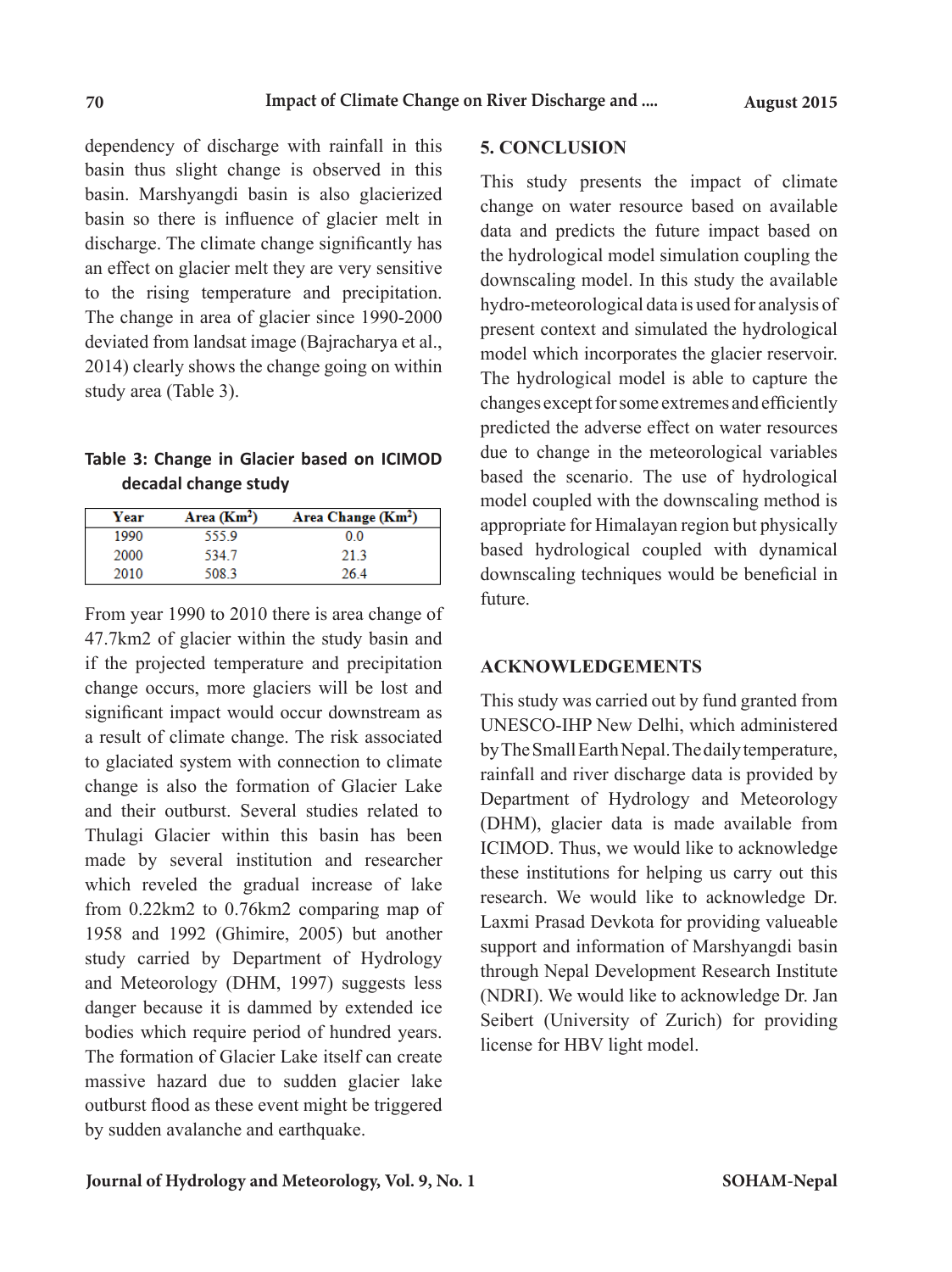#### **REFERENCES**

- Akhtar, M., Ahmad, N., & Booij M. J., 2008. The impact of climate change on water resources of Hindukush-Karakorum-Himalaya region under different glacier coverage scenario. *Journal of Hydrology* 355, 148 –163.
- Alam, M. and Regmi, B.R., 2004. Adverse Impacts of Climate Change on Development of Nepal: Integrating Adaptation into Policies and Activities. Bangladesh Centre for Advance Studies (BCAS). Working paper 3.
- Bajracharya, S. R., Maharjan, S. B., Shrestha, F., Bajracharya, O. R., Baidya, S., 2014, Glacier status in Nepal & dedacal change from 1980 to 2010 based on landsat data, Kathmandu: ICIMOD.
- Bergström, S. 1992. The HBV model: Its structure and applications. Swedish Meteorological and Hydrological Institute. Uppsala University, Sweden.
- Beven, K. & Binley, A., 1992. The future of distributed models: model calibration and uncertainty prediction. *Hydrological Processes* 6, 279-298.
- Bolch, T., Kulkarni, A., Kääb, A., Huggel, C., Paul, F., Cogley, J. G., Frey, H., Kargel, J. S., Fujita, K., Scheel, M., Bajracharya, S., & Stoffel, M., 2012. The state and fate of Himalayan glaciers. *Science* 336(6079), 310-314.
- Chun, K. P., 2010. "Statistical Downscaling of Climate Model Outputs for Hydrological Extremes By". Imperial College London. doi:10.1029/2009RG000314.
- DHM, 1997. Thulagi Glacier Lake Study*.*  (Final report), Department of Hydrology and Meteorology (DHM), His Majesty's Government of Nepal, in cooperation

with Federal Institute for Geo-sciences and Natural Resource (BGR), Hannover, Germany.

- Duan, Q., Sorooshian, S. & Gupta, V.K., 1992. Effective and efficient global optimization for conceptual rainfall-runoff models. *Water Resource Research* 28(4), 1015-1031.
- Fujita, K., Nakawo, M., Fugi, Y. & Paudyal, P., 1998. Change in Glacier in Hidden Valley, Mukut Himal, Nepal Himalayas from 1974- 1994, *Journal of Glaciology* 43, (143), 583- 588.
- Ghimire, M., 2005. Review of Studies on Glacier Lake Outburst Floods and Associated Vulnerability in the Himalayas. *Himalayan Review.* 35, 49–64.
- Grotch, S.L., and MacCracken, M.C., 1991. The Use of General Circulation Models to Predict Regional Climatic Change. *Journal of Climate* 4, 286-303.
- Hagg, W., Mayer, C., Lambrecht, A., & Helm, A., 2008. Sub-debris melt on Southern Inylchek glacier, central Tien Shan. *Geografiska Annaler* 90, 55–63.
- Hisdal, H., Kerstin St, Lena M. T. and Siegfried Demuth, 2006. Have streamflow droughts in Europe become more severe or frequent? *International Journal of Climatology* 21, 317-333.
- Horton, P., Schaefli, B., Mezghani, A., Hingray, B., & Musy, A.,2006. Assessment of climate-change impacts on alpine discharge regimes with climate model uncertainty. *Hydrological Processes* 20(10), 2091-2109.
- Immerzeel, W. W., Van Beek, L. P., & Bierkens, M. F. ,2010. Climate change will affect the Asian water towers. *Science* 328(5984), 1382-1385.

#### **Journal of Hydrology and Meteorology, Vol. 9, No. 1**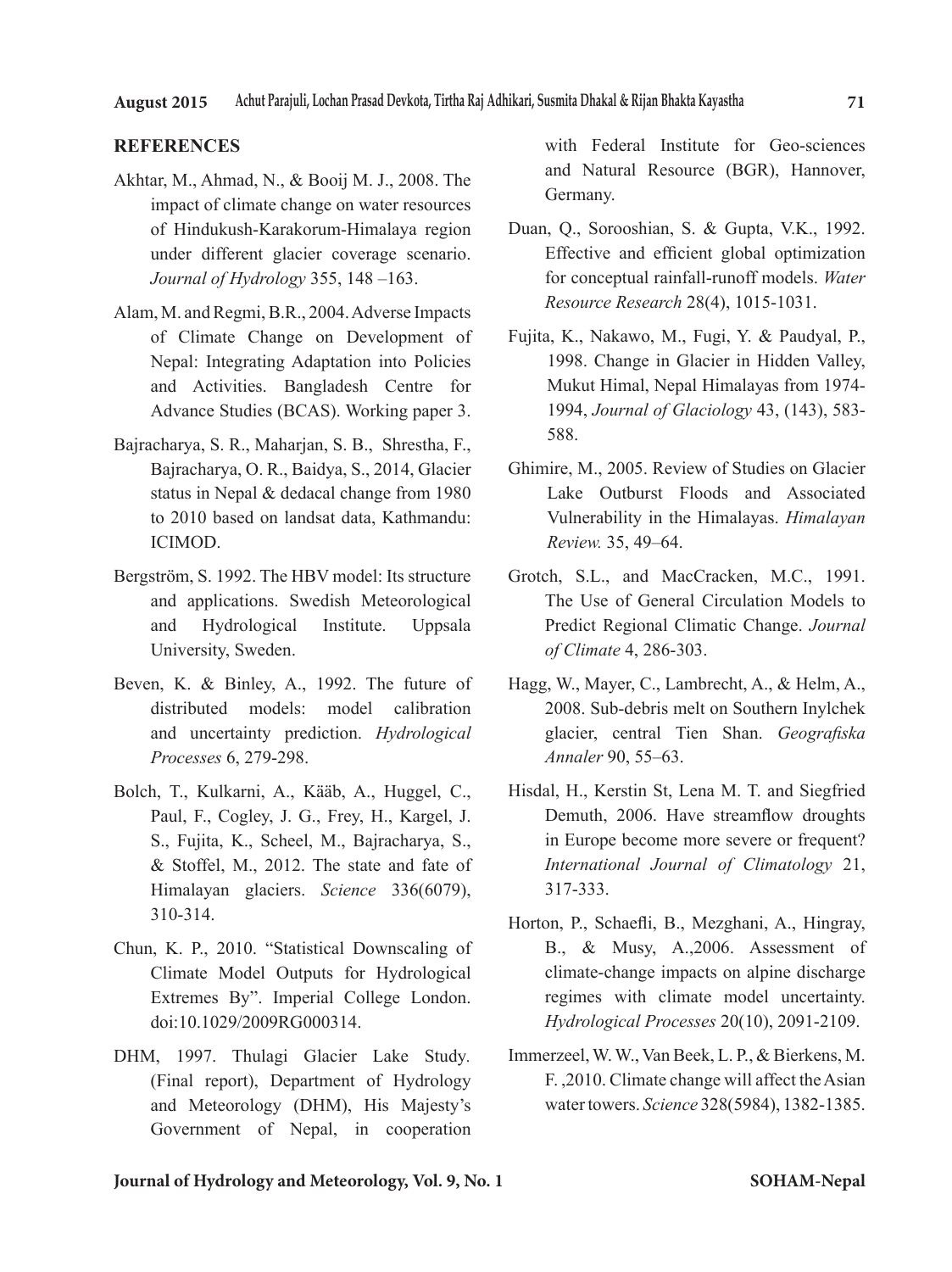- Jansson, P., Hock, R., and Schneider, T., 2003. The concept of glacier storage: a review. *Journal of Hydrology* 282(1), 116-129.
- Jakeman, A.J. and Hornberger, G.M., 1993. How much complexity is warranted in a rainfallrunoff model? *Water Resource Research* vol.29(8), 2637-2649.
- Kayastha, R.B., Ageta, Y., and Nakawo, M., 2000. Positive degree-day factors for ablation on glaciers in the Nepalese Himalayas: case study on Glacier AXOIO in Shorong Himal, Nepal. *Bulletin of glacier research* 17, 1–10.
- Kripalani, R. H., and Kulkarni, A. 1997. Climatic impact of El Nino/La Nina on the Indian monsoon: A new perspective. *Weather* 52(2), 39-46.
- Meehl, G.A., 1994. Influence of the Land surface in Asian Summer Monsoon: External Condition Versus Internal Feedback. *Journal of Climate* 7, 1033-1047.
- Mingjie, G., Tianding, H., Baisheng, Y., & Keqin, J., 2013. Characteristics of melt water discharge in the Glacier No. 1 basin, headwater of Urumqi River. *Journal of Hydrology* 489, 180-188.
- Modarres, R. and Quarda, T.B.M.J., 2013. Modeling rainfall-runoff relationship using multivariate GARCH model. *Journal of Hydrology* 499, 1-18.
- MoEST, 2010. Nepal Capacity Self-Assessment for Global Environment Management, Nepal Thematic Assessment Report: Climate Change, Government of Nepal, Ministry of Environment Science and Technology, Singadurbar, Kathmandu, Nepal.
- Nash, J. E. & Sutcliffe, J. V., 1970. River flow forecasting through conceptual models, part 1-a discussion of principles. *Journal of Hydrology* 10(3) 282–290.
- Pachauria, R.K., 1992. Global warming impacts and implications for South Asia. In: The regions warming: impacts and response strategies [Schmandt, J. & Clarkson (eds.)], Oxford University Press, New York, 79-90.
- Rupa Kumar K., Sahai A.K., Krishna Kumar K., Patwardhan S.K., Mishra P.K., Revadekar .JV., Kamala K., Pant G.B., 2006. High resolution climate change scenario for India for the 21st century. *Current Science-Bangalore* 90(3), 334–345.
- Seibert, J., 1997. Estimation of Parameter Uncertainty in the HBV Model. *Earth* 28(1982), 247–262.
- Seibert, J., 2000. Multi-cirteria Calibration of a Conceptual Runoff Model Using a Genetic Algorithm. *Hydrology and Earth System Sciences* 4 (2): 215–224.
- Seibert, J., 2005. *HBV light version 2, User's manual*. Department of Physical Geography and Quaternary Geology, Stockholm University.
- Seibert, J. and Beven, K.J., 2009. Gauging the ungauged basin : how many discharge measurements are needed ? *Hydrology and Earth System Sciences* 883–892.
- Sharma, K.P., Moore III & Vorosmarty, C.J., 2000a. Anthropogenic, Climatic and Hydrological Trends in the Koshi Basin, Himalaya, Climate Change 47, Kluwer Academic Publisher, Dordrecht, the Netherland, 157.
- Sharma, R.H. and Shakya, N.M., 2006. Hydrological changes and its impact on water resources of Bagmati watershed, Nepal. *Journal of Hydrology* 327(3-4), 315–322.
- Shrestha, A. B., and Aryal, R., 2010. Climate change in Nepal and its impact on Himalayan glaciers. *Regional Environmental Change 11*(S1), 65–77.

**Journal of Hydrology and Meteorology, Vol. 9, No. 1 SOHAM-Nepal**